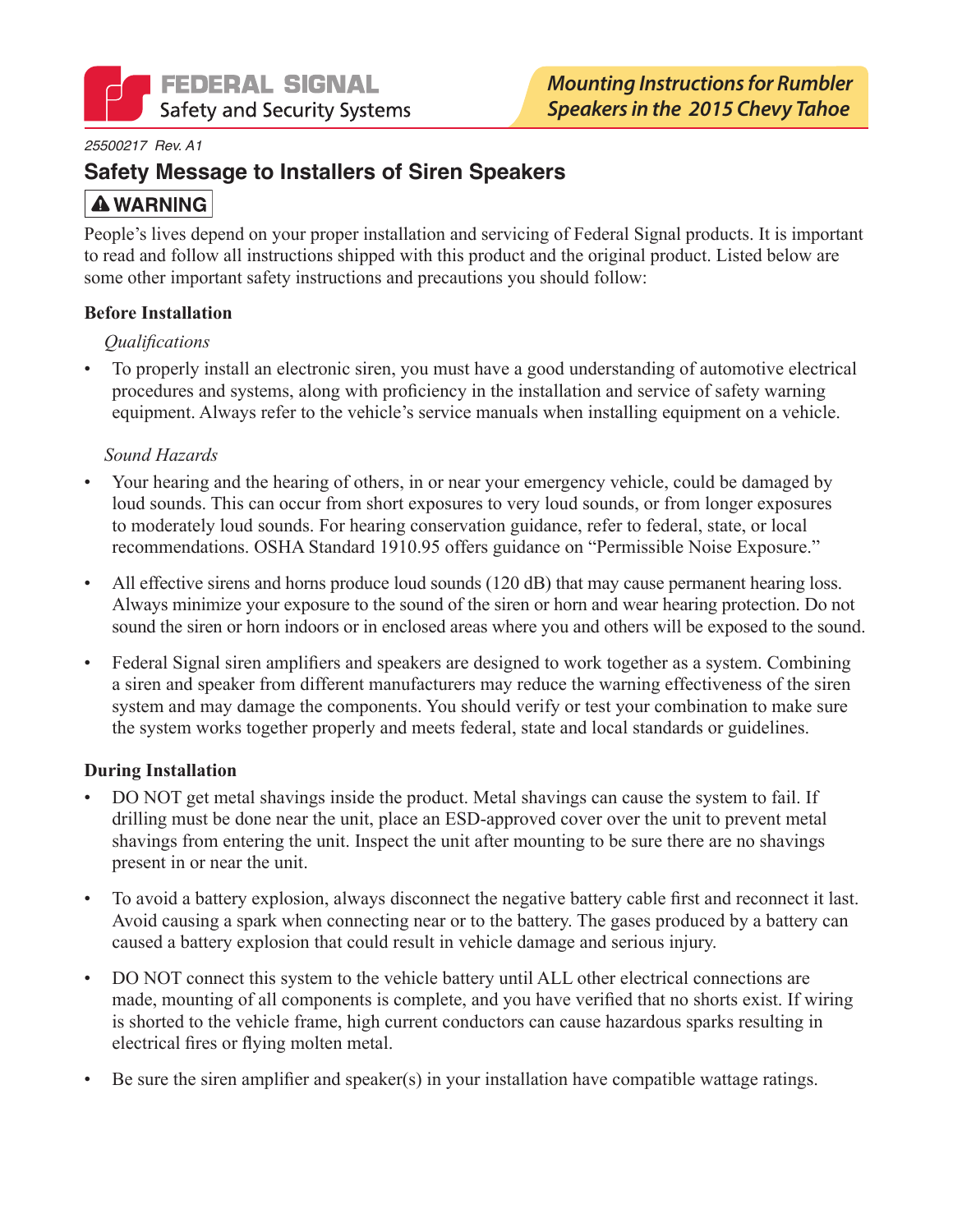- In order for the electronic siren to function properly, the ground connection must be made to the NEGATIVE battery terminal.
- Sound output will be severely reduced if any objects are in front of the speaker. If maximum sound output is required for your application, you should ensure that the front of the speaker is clear of any obstructions.
- Install the speaker(s) as far forward on the vehicle as possible, in a location that provides maximum signaling effectiveness while minimizing the sound reaching the vehicle's occupants. Refer to the National Institute of Justice guide 500-00 for further information.
- Sound propagation and warning effectiveness will be severely reduced if the speaker is not facing  $\bullet$ forward. Carefully follow the installation instructions and always install the speaker with the projector facing forward.
- DO NOT install the speaker(s) or route the speaker wires where they may interfere with the operation of airbag sensors.
- If a vehicle seat is temporary removed, verify with the vehicle manufacturer if the seat needs to be recalibrated for proper airbag deployment.
- Installation of two speakers requires that you wire the speakers in phase.  $\bullet$
- Never attempt to install aftermarket equipment, which connects to the vehicle wiring, without reviewing a vehicle wiring diagram, which is available from the vehicle manufacturer. Insure that your installation will not affect vehicle operation and safety functions or circuits. Always check vehicle for proper operation after installation.
- DO NOT install equipment or route wiring or cord in the deployment path of an airbag.  $\bullet$
- Locate the control head so the vehicle, controls, and microphone can be operated safely.  $\bullet$
- When drilling into a vehicle structure, be sure that both sides of the surface are clear of anything that  $\bullet$ could be damaged.
- If a vehicle seat is temporarily removed, verify with the vehicle manufacturer if the seat needs to be recalibrated for proper airbag deployment.

#### **After Installation**

- After installation, test the siren system and light system to ensure that it is operating properly.
- Test all vehicle functions, including horn operation, vehicle safety functions and vehicle light  $\bullet$ systems, to ensure proper operation. Ensure that installation has not affected vehicle operation or changed any vehicle safety function or circuit.
- After testing is complete, provide a copy of these instructions to the instructional staff and all  $\bullet$ operating personnel.
- File these instructions in a safe place and refer to them when maintaining or reinstalling the product.

Failure to follow all safety precautions and instructions may result in property damage, serious injury, or death.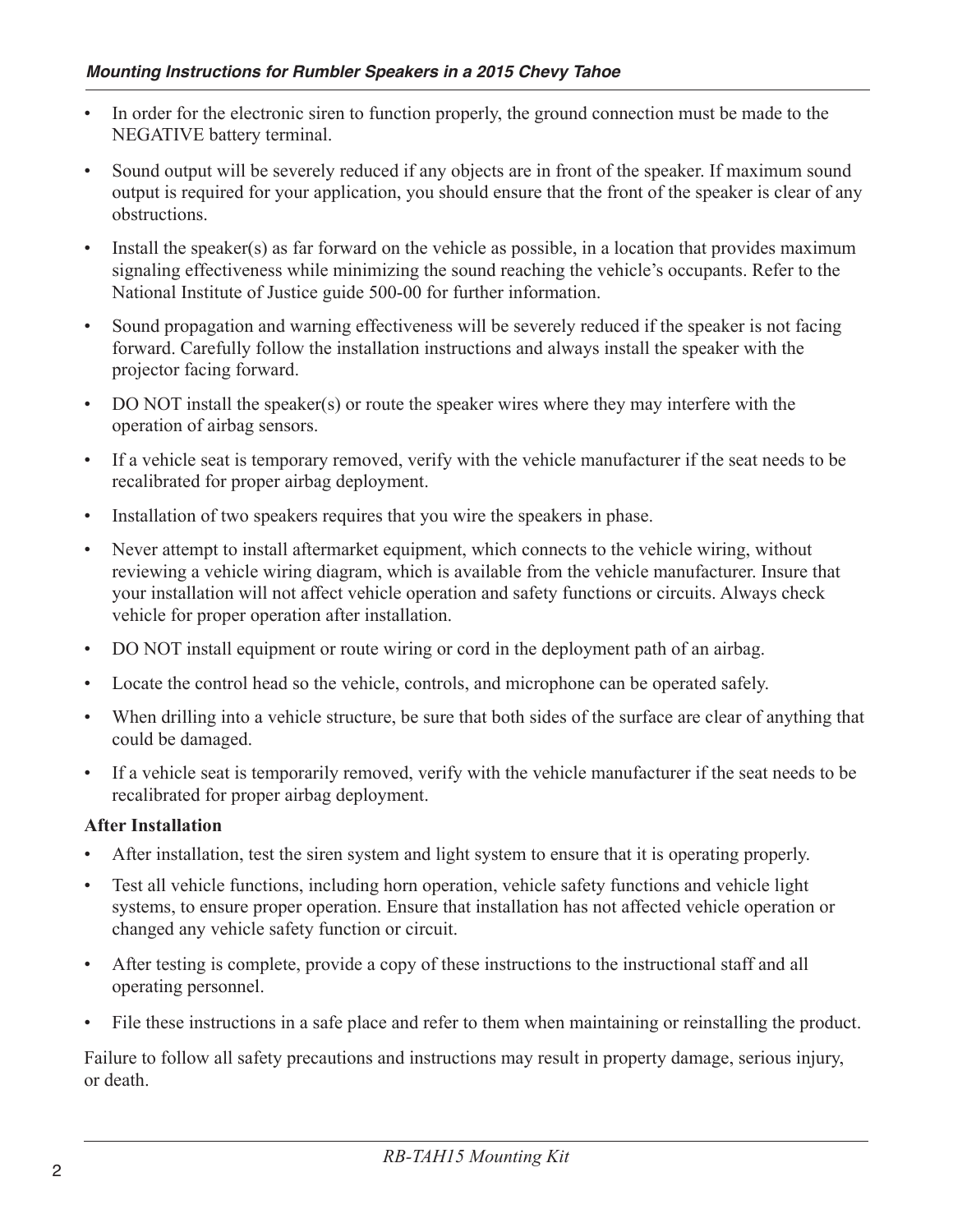# **Unpacking the Product**

After unpacking the product, inspect it for damage that may have occurred in transit. If it has been damaged, do not attempt to install or operate it. File a claim immediately with the carrier, stating the extent of damage. Carefully check all envelopes, shipping labels, and tags before removing or destroying them. Ensure that the parts listed in Table 1 are included in the package. If you are missing any parts, contact Customer Support at 1-800-264-3578, 7 a.m. to 5 p.m., Monday through Friday (CT). Disposal of all shipping materials must be carried out in accordance with national and local codes and standards

# **Introduction**

The RB-TAH15 is a mounting kit for the Federal Signal Rumbler low-frequency signaling system. This kit mounts both speakers to the front bumper of the 2015 Tahoe.

# **Unpacking the Kit**

After unpacking the kit, inspect it for damage that may have occurred in transit. If it has been damaged, do not attempt to install or operate it. File a claim immediately with the carrier, stating the extent of damage. Carefully check all envelopes, shipping labels, and tags before removing or destroying them. Ensure that the parts in the Kit Contents List are included in the package. If you are missing any parts, contact Customer Support at 1-800-264-3578, 7 a.m. to 5 p.m., Monday through Friday (CT).

| Qty. | <b>Description</b>               | <b>Part Number</b> |
|------|----------------------------------|--------------------|
|      | Bracket, Driver Side, TAH 15     | 828301304-DS       |
|      | Bracket, Passenger Side, TAH 15  | 828301304-PS       |
| 6    | Screw, #14, Hex Washer-Head, TEK | 7011243-16         |
| 6    | 1/4" Lockwasher                  | 7074A016           |

# **Installing the Brackets**

## **A WARNING**

INSTALL SPEAKER AWAY FROM FUEL TANK AND FUEL LINES: Do not install the speaker near the fuel tank or fuel lines. Installing the speaker too close to fuel line/tank areas may cause fuel leakage or a fire during a vehicle collision, causing personal injury or death.

# **A WARNING**

MOUNTING PRECAUTIONS: To avoid reducing the sound output and damaging the speaker, ensure that the speaker is mounted with the wires protruding from the bottom of the speaker. Failure to follow this warning may cause serious injury or death.

## **A WARNING**

SPEAKER MOUNTING PRECAUTION: To avoid reducing the sound output and damaging the speaker, ensure that the speaker is mounted with the slots facing the ground.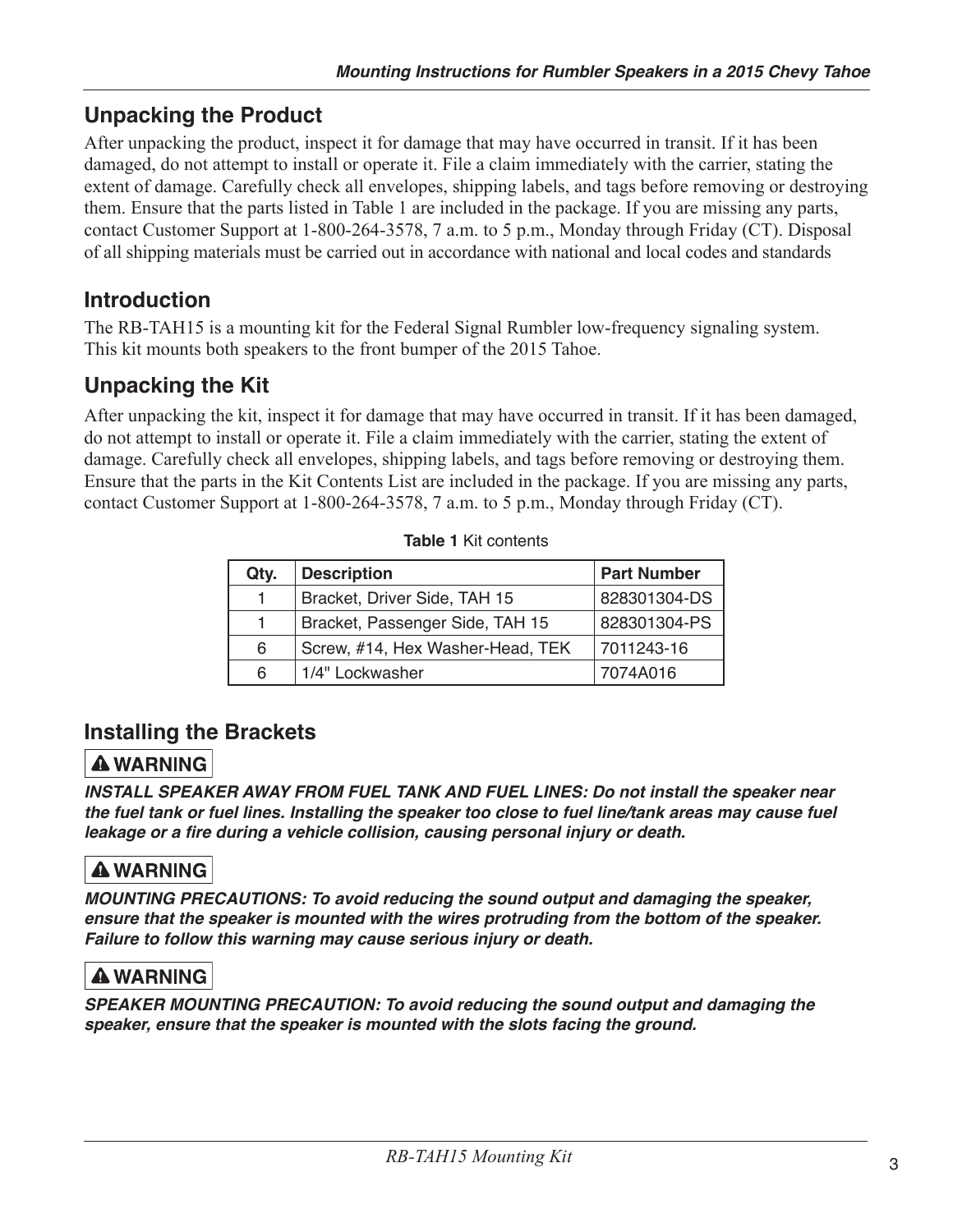### **A WARNING**

USE ONLY WITH RUMBLER AMPLIFIER: This speaker is designed to only be used with the Rumbler Amplifier. Do not connect this speaker directly to a standard electronic siren. Connecting this speaker directly to a standard electronic siren will greatly reduce the effectiveness of the siren signal. When installing this speaker, always refer to the Rumbler low frequency amplifier installation and operating instructions (part no. 2562420) for more detailed information about the siren system and how to install, service and operate the system safely. Instruction manuals are available for viewing or download at www.fedsig.com. Failure to follow all safety precautions and instructions may result in property damage, serious injury, or death.

## **NOTICE**

DRILLING PRECAUTIONS: Before drilling holes, check the area you are drilling into to be sure you do not damage vehicle components while drilling. All drilled holes should be de-burred and all sharp edges should be smoothed. All wire routings going through drilled holes should be protected by a grommet or convolute/split loom tubing.

## **Installing the Speakers**

To install the speakers:

- 1. Using the bracket as a template, position the inner edge of the bracket 5-3/16" to center of the bumper. Mark the three mounting holes.
- 2. Drill the marked holes with a 13/64" drill
- 3. See Figure 1. Install the bracket with three #14 screws and lockwashers. Do not over tighten.





- 4. Secure the bands to the brackets with the 1-1/4" long, 5/16" bolts, nuts, and lockwashers supplied with the Rumbler.
- 5. See Figure 2. With the Rumbler logo toward the center of the vehicle, slide a speaker into the bands.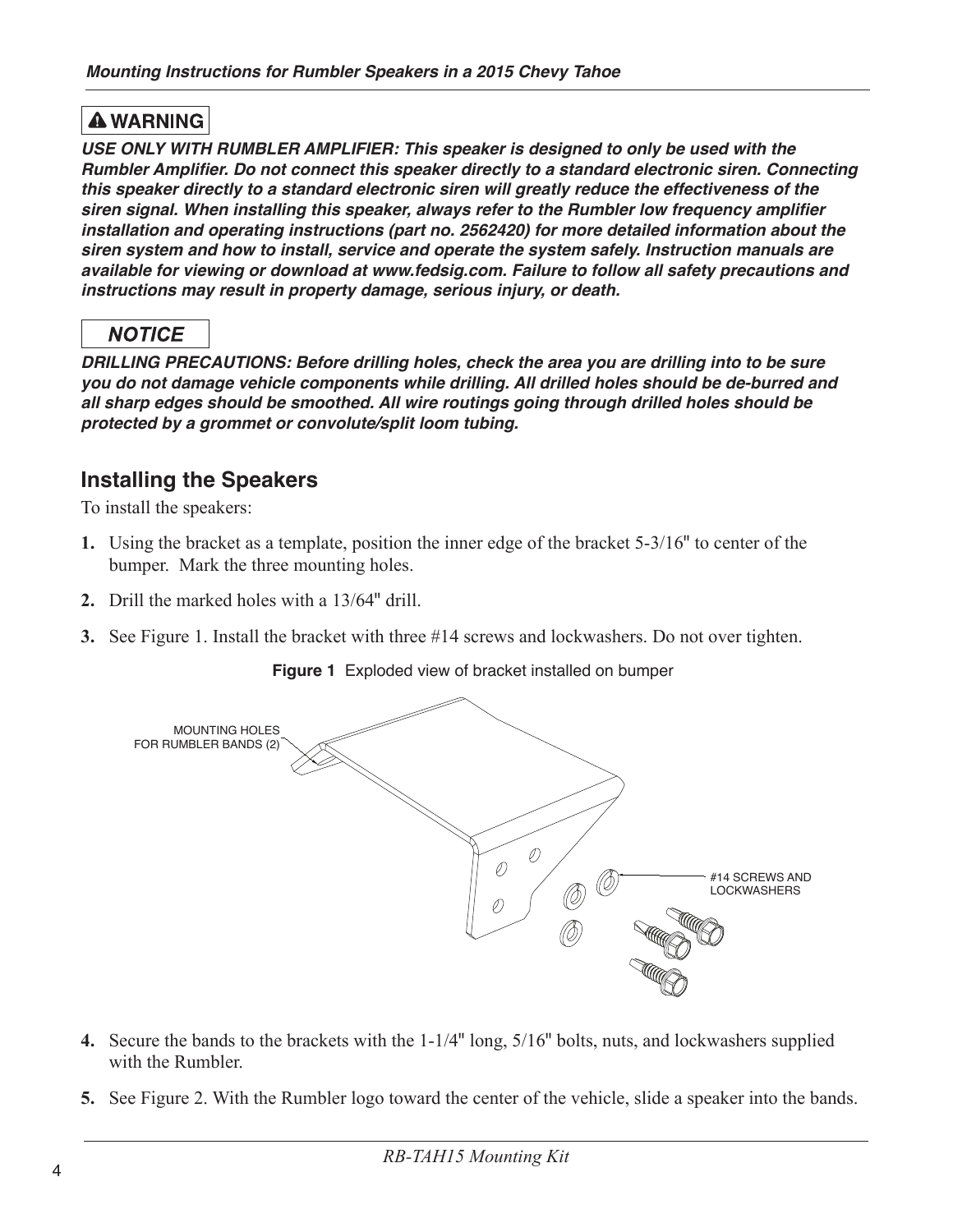

Figure 2 Exploded view of brackets securing a Rumbler speaker

- 6. Secure the speaker in the bands with the  $5/16$ " hardware supplied with it.
- 7. Repeat Steps 1 through 6 for the other side of the bumper with the edge of the bracket 10-3/8" from the inner edge of the bracket as shown in Figure 3. For the completed installation, see Figure 4 on page 6.



Figure 3 Distances between speakers relative to center of bumper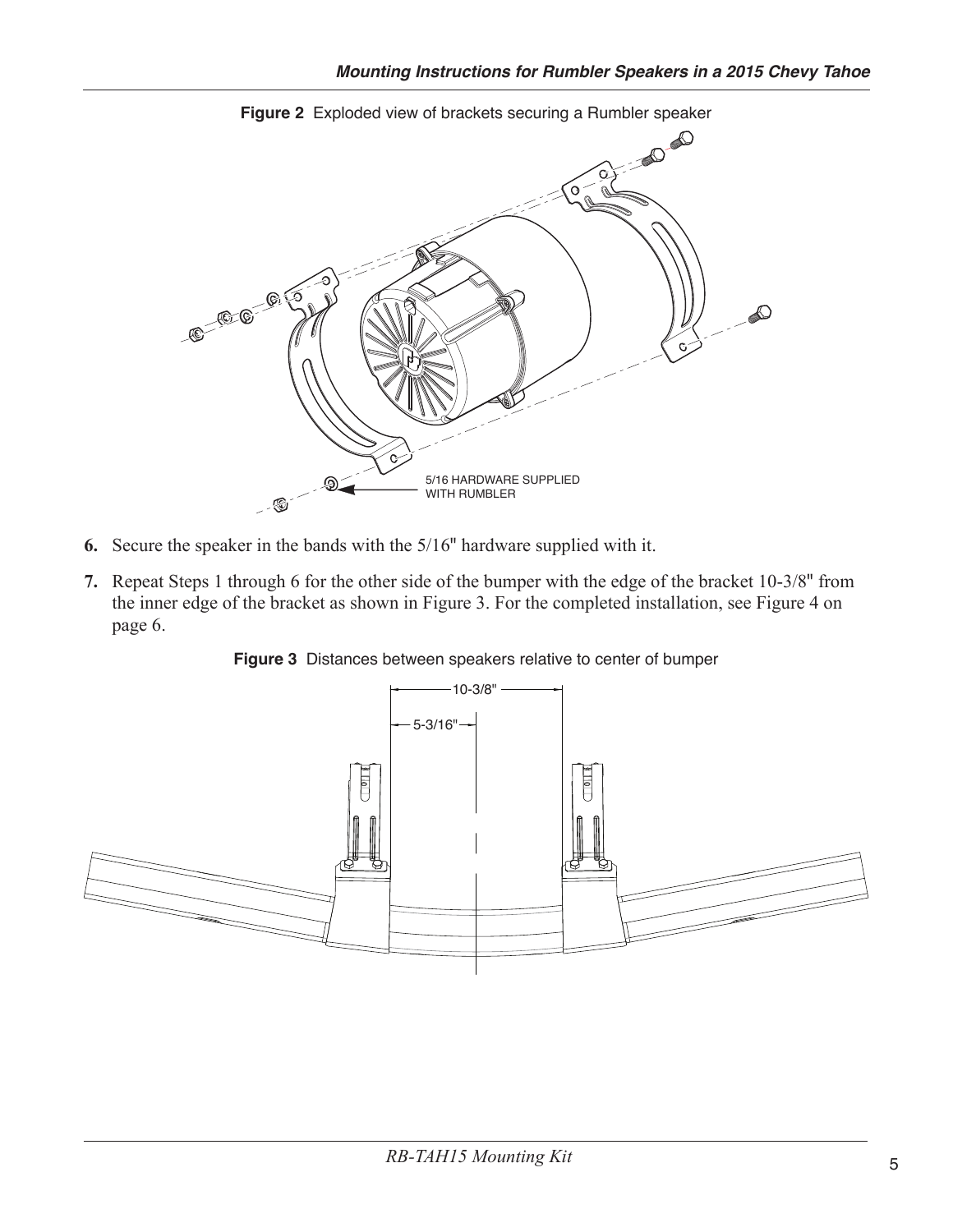

8. After you mount the speakers, connect the supplied wire harness to the leads from the amplifier. For details, refer to the instructions included with the amplifier.

### **A WARNING**

SOUND HAZARD: All effective sirens and horns produce loud sounds (120 dB) that may cause permanent hearing loss. Always minimize you exposure to siren sound and wear hearing protection. Do not sound siren indoors or in enclosed areas where you and others will be exposed to the sound.

**9.** Test the siren for proper operation.

## **Getting Technical Support and Service**

Federal Signal Corporation will service your equipment or provide technical assistance with any problems that cannot be handled locally. Any product returned to Federal Signal for service, inspection, or repair must be accompanied by a Return Material Authorization number. The RMA number can be obtained from your local distributor or Federal Signal. Please provide a brief explanation of the service requested or the nature of the malfunction. Contact your local dealer/distributor for replacement parts availability or contact the Federal Signal Service Department (7 a.m. to 5 p.m., Monday through Friday, Central Time) at:

Service Department **Federal Signal Corporation** 2645 Federal Signal Drive University Park, IL 60484-3167 800-433-9132, 800-343-9706 (fax)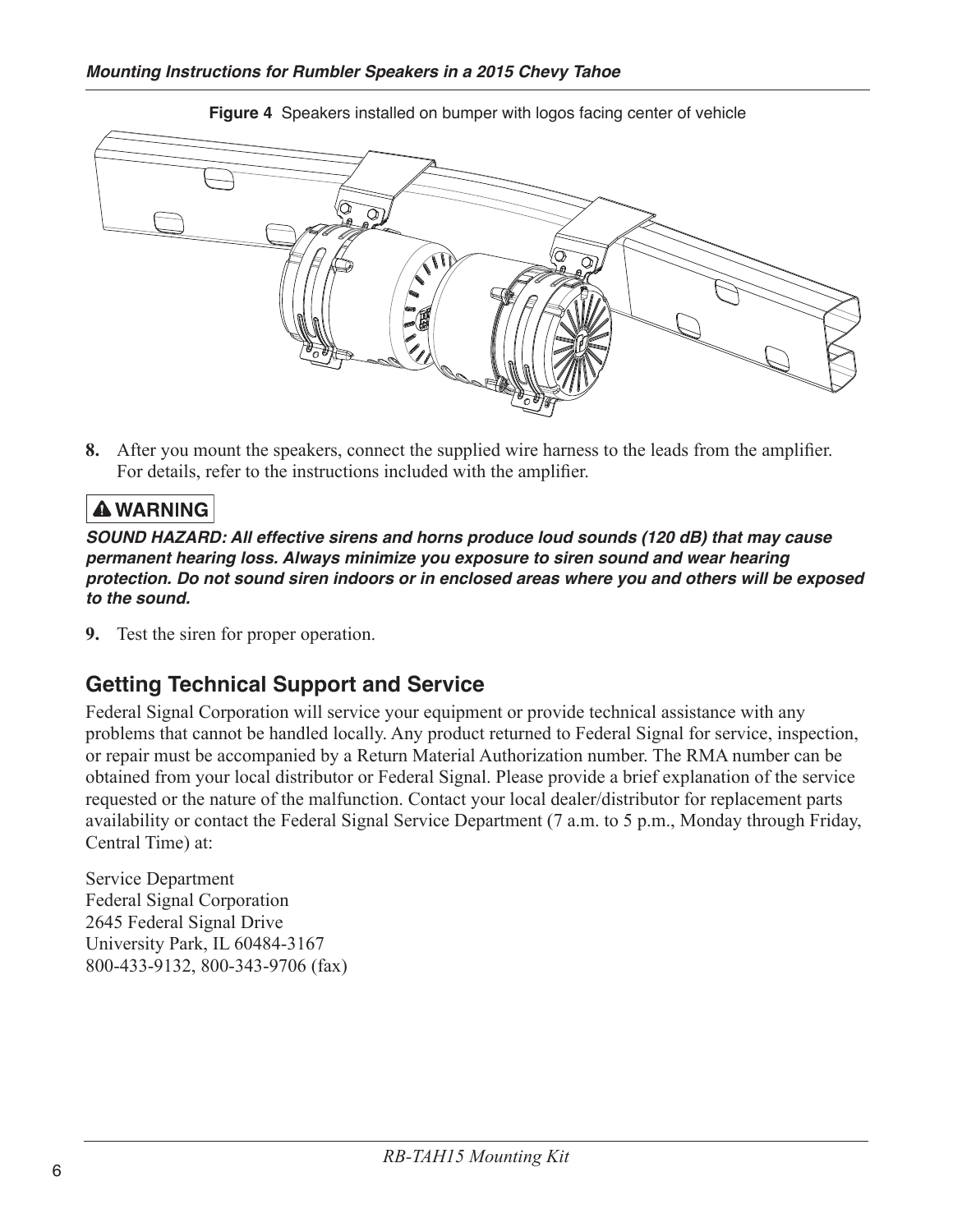# **Returning a Product to Federal Signal**

Before returning a product to Federal Signal, call 800-264-3578, 800-433-9132, or 800-824-0254 to obtain a Returned Merchandise Authorization number (RMA number). To expedite the process please be prepared with the following information:

- Your Federal Signal customer or account number.  $\bullet$
- The purchase order number under which the items were purchased.  $\bullet$
- The shipping method.  $\bullet$
- The model or part number of the product being returned.  $\bullet$
- The quantity of products being returned.  $\bullet$
- Drop ship information as needed.  $\bullet$
- Any estimate required.  $\bullet$

When you receive your RMA Number:

- Write the RMA number on the outside of the box of returned items.  $\bullet$
- Reference the RMA number on your paperwork inside of the box.  $\bullet$
- $\bullet$ Write the RMA number down, so that you can easily check on status of the returned equipment.

Send all material with the issued RMA Number to:

**Public Safety Systems** 2645 Federal Signal Drive University Park, IL 60484-3167 Attn: Service Department  $RMA:#$ 800-433-9132 800-343-9706 (fax) www.fedsig.com